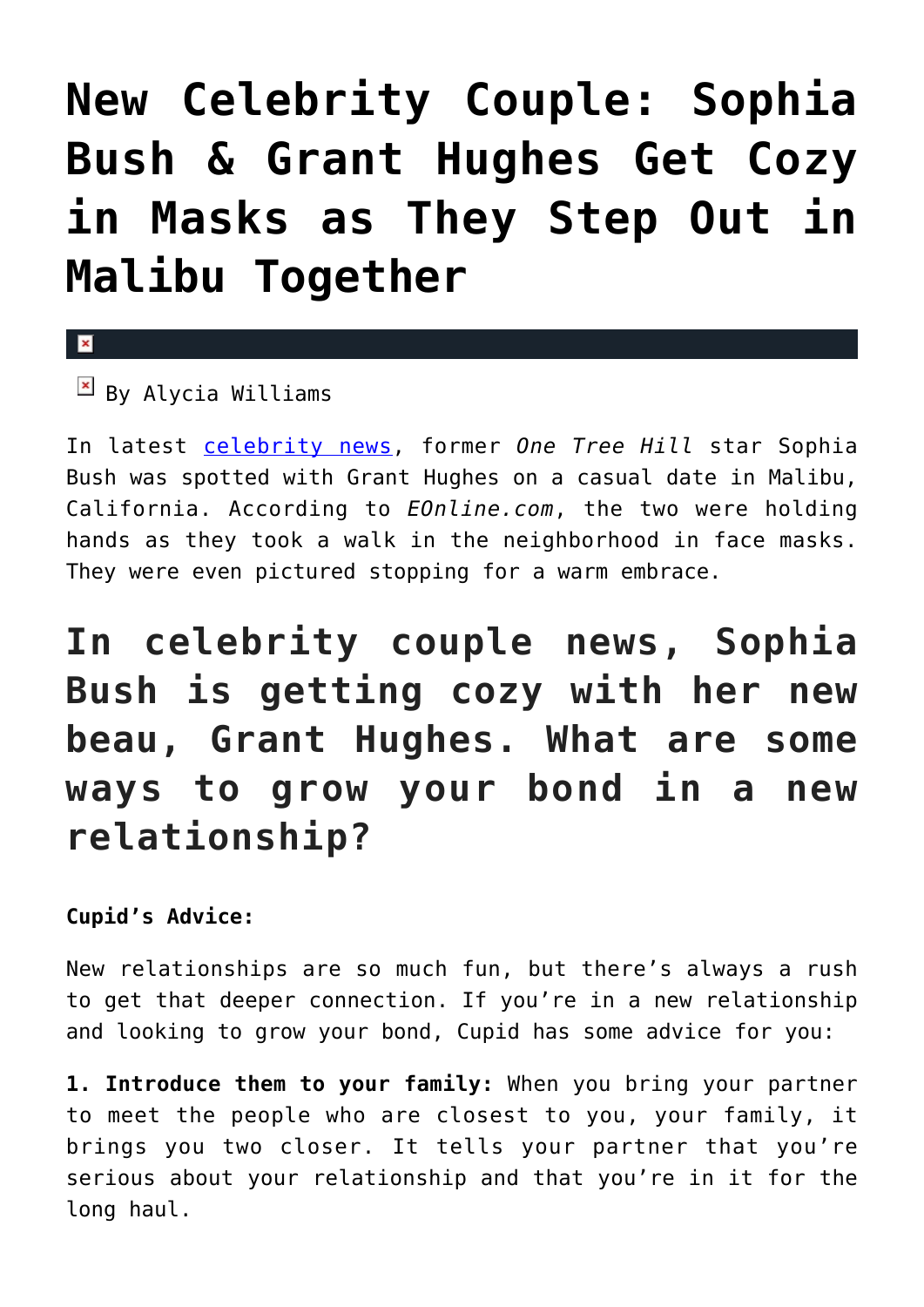**Related Link:** [Ask the Guys' Guy: How Do I Know My Boyfriend is](http://cupidspulse.com/133301/ask-guys-guy-boyfriend-serious-about-me/) [Serious About Me?](http://cupidspulse.com/133301/ask-guys-guy-boyfriend-serious-about-me/) 

**2. Spent time getting to know each other:** In new relationships, you don't know everything about your partner. The more time you spend just talking and asking each other random questions, the faster you will know everything about one another. Knowing your partner inside and out will only build a foundation for a long-lasting relationship.

**Related Link:** [New Celebrity Couple? 'Bachelor' Alum Nick Viall](http://cupidspulse.com/133947/new-celebrity-couple-bachelor-nick-viall-confirms-dinner-rachel-bilson/) [Confirms He Had Dinner with Rachel Bilson](http://cupidspulse.com/133947/new-celebrity-couple-bachelor-nick-viall-confirms-dinner-rachel-bilson/)

**3. Make memories together:** When you look back on some great moments you've had and your significant other was there experiencing those great times with you, you will be able to reminisce. Whether it's taking a vacation or even going to an amusement park together, looking back on the good times you spent together will bring you two closer together.

**What are some ways you would grow your bond in a new relationship? Start a conversation in the comments below!** 

# **[Five Celebs Who Are Infamous](https://cupidspulse.com/98788/five-celebs-infamous-dating-co-stars/) [for Dating Their Co-Stars](https://cupidspulse.com/98788/five-celebs-infamous-dating-co-stars/)**

 $\pmb{\times}$ 

 $\mathbb{E}$  By Meranda Yslas

When you're shooting a film or prepping for another season of a TV show, you spend a lot of time with your coworkers. More often than not, a celebrity relationship begins to form on set. In fact, most celebs have dated a co-star or two.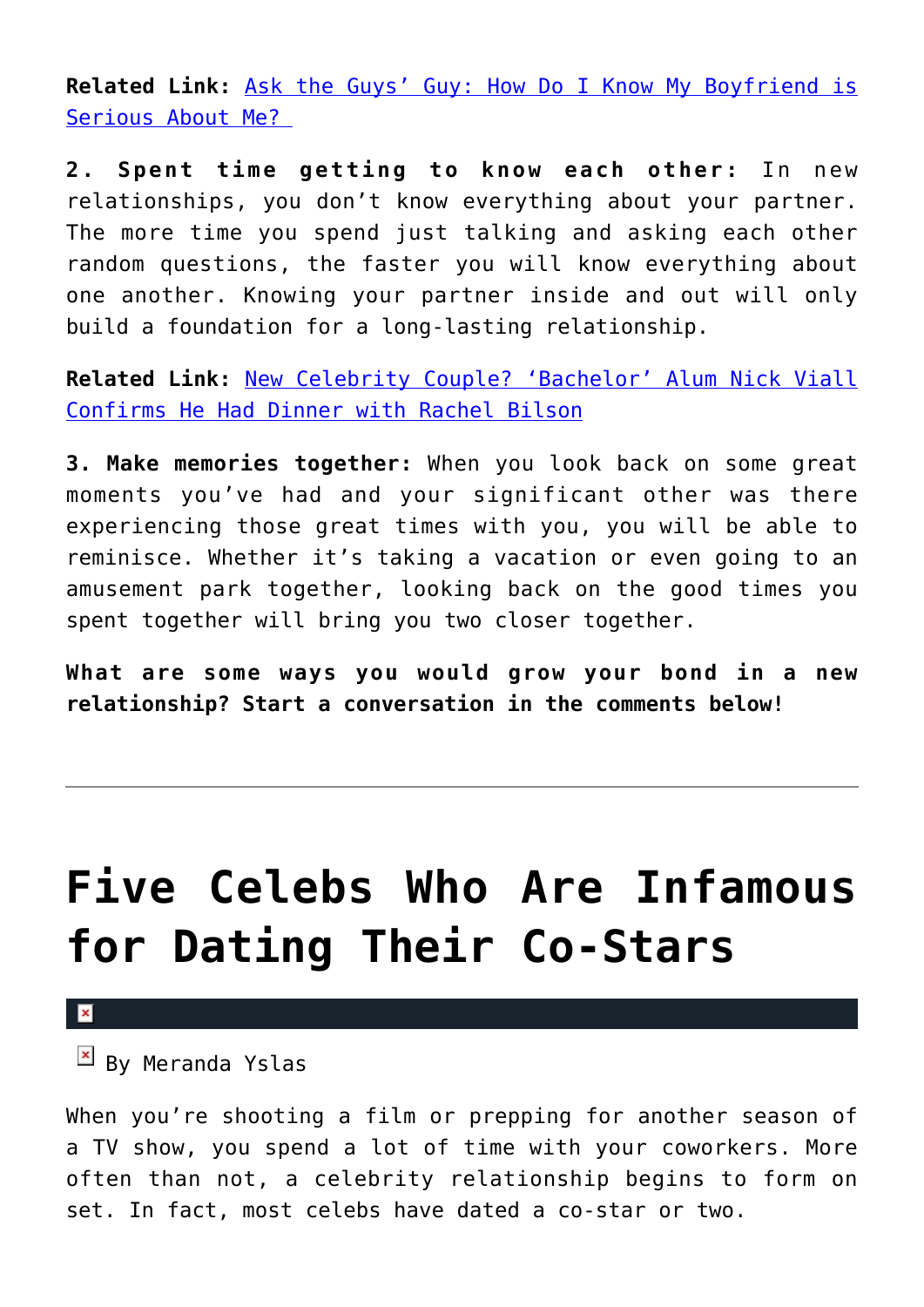### **Cupid has five celebs who are infamous for dating their co-stars.**

**1. Nina Dobrev and [Ian Somerhalder](http://cupidspulse.com/94265/ian-somerhalder/):** The stars of *The Vampire Diaries* dated for three years before announcing their celebrity break-up in May 2013. Even though they separated, the two remain good friends.

**Related Link:** [Nina Dobrev Admits to Fighting Feelings for](http://cupidspulse.com/37795/nina-dobrev-fought-feelings-costar-ian-somerhalder-vampire-diaries/) [Costar Ian Somerhalder](http://cupidspulse.com/37795/nina-dobrev-fought-feelings-costar-ian-somerhalder-vampire-diaries/)

**2. [Blake Lively](http://cupidspulse.com/93047/blake-lively/) and Penn Badgley:** Dan and Serena from *Gossip Girl* had a romantic relationship on-screen, and so did the celebs who played them off-screen. After three years of dating, the Hollywood couple called it quits in 2010, but remained friendly with each other while the show continued until 2012.

**3. Chad Michael Murray and Sophia Bush:** Not only did these costars date, but they even had a celebrity wedding! Unfortunately their marriage didn't last long and was annulled after five short months.

**Related Link:** [Sophia Bush and Topher Grace are Just Friends](http://cupidspulse.com/35799/sophia-bush-denies-rumors-of-dating-topher-grace/)

**4. Jennifer Carpenter and Michael C. Hall:** The stars of the show *Dexter* were married for three years before getting a celebrity divorce in 2011. Even after splitting, both actors spoke positively about maintaining a professional and friendly relationship with each other.

**5. Zac Efron and Vanessa Hudgens:** In 2005 these two celebs met while filming the first *High School Musical.* For five years they remained in a romantic relationship before ending it in 2010.

**Is there co-stars turned famous couple that we missed? Share below.**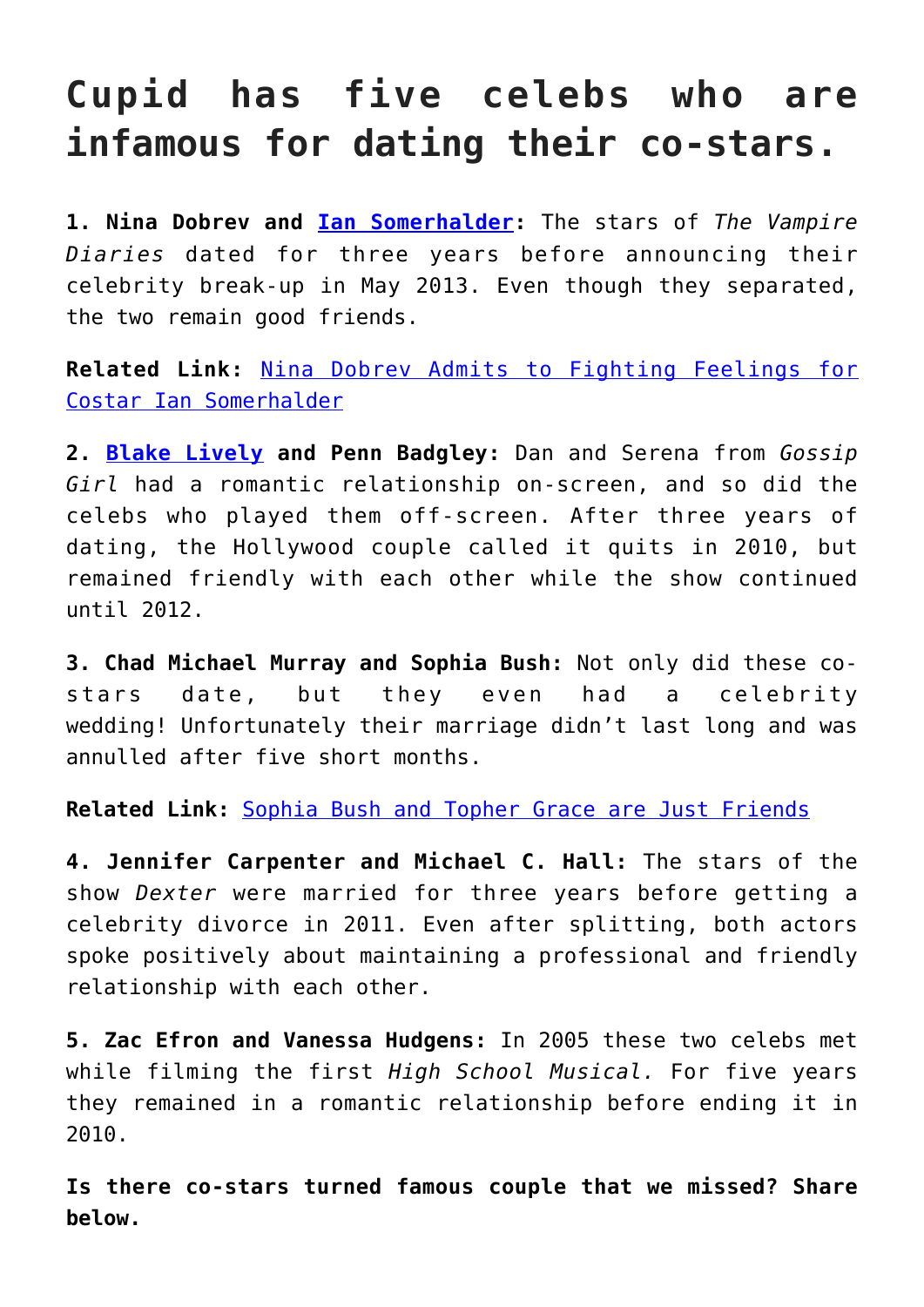# **[Celebrity Couples Who Broke](https://cupidspulse.com/97611/celebrity-couples-broke-up-still-worked-together/) [Up and Still Worked Together](https://cupidspulse.com/97611/celebrity-couples-broke-up-still-worked-together/)**

### $\boxed{\times}$  By [Courtney Omernick](http://cupidspulse.com/105759/courtney-omernick/)

 $\mathbf{x}$ 

Relationships and love can be complicated, and so can the break-ups. However, it can be even more awkward when a celebrity relationship turns into a celebrity break-up, and the two parties still have to work together.

## **Below are a few celebrity couples that broke up but still had to work together.**

**1. Chad Michael Murray and Sophia Bush:** This celebrity couple not only broke up, but they went through a celebrity divorce. Even though they split, they still had to work together on the hit show, *One Tree Hill*.

**Related Link:** [Celebrity Couple Scandals That Caught Us Off](http://cupidspulse.com/95560/celebrity-couple-scandals-off-guard/) [Guard](http://cupidspulse.com/95560/celebrity-couple-scandals-off-guard/)

**2. [Ben Affleck](http://cupidspulse.com/87708/ben-affleck/) and [Gwyneth Paltrow](http://cupidspulse.com/86071/gwyneth-paltrow/):** These two dated in the late 90s and costarred in the film, *Shakespeare in Love* together. However, even after they broke up, they went on to co-star in the chick flick, *Bounce*.

**Related Link:** [Ben Affleck: Can You Forgive a Betrayer in a](http://cupidspulse.com/96825/ben-affleck-forgive-betrayer-romantic-relationship/) [Romantic Relationship](http://cupidspulse.com/96825/ben-affleck-forgive-betrayer-romantic-relationship/)

**3. Adam Brody and Rachel Bilson:** This celebrity relationship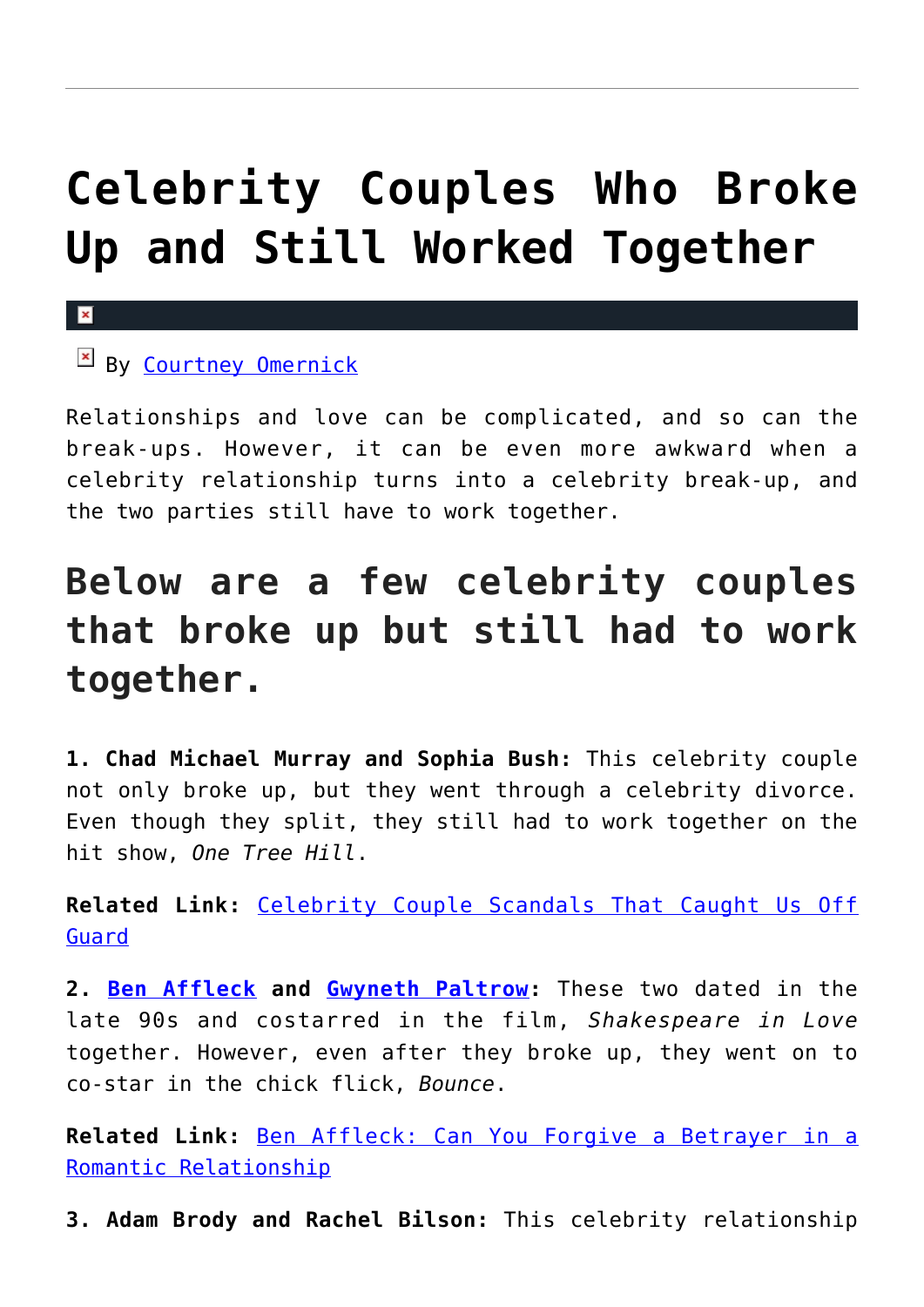lasted for three years, but sadly ended in 2006. However, the celebrity exes still had to work together on the set of *The O.C.*

**What are some other celebrity couples that broke up but still worked together? Share in the comments section below!**

# **[From "I Do" to Divorce:](https://cupidspulse.com/94732/shortest-celebrity-marriages/) [Shortest Celebrity Marriages](https://cupidspulse.com/94732/shortest-celebrity-marriages/)**

 $\pmb{\times}$  $\pmb{\times}$ 

Page 1 of 19



Kim Kardashian and Kris Humphries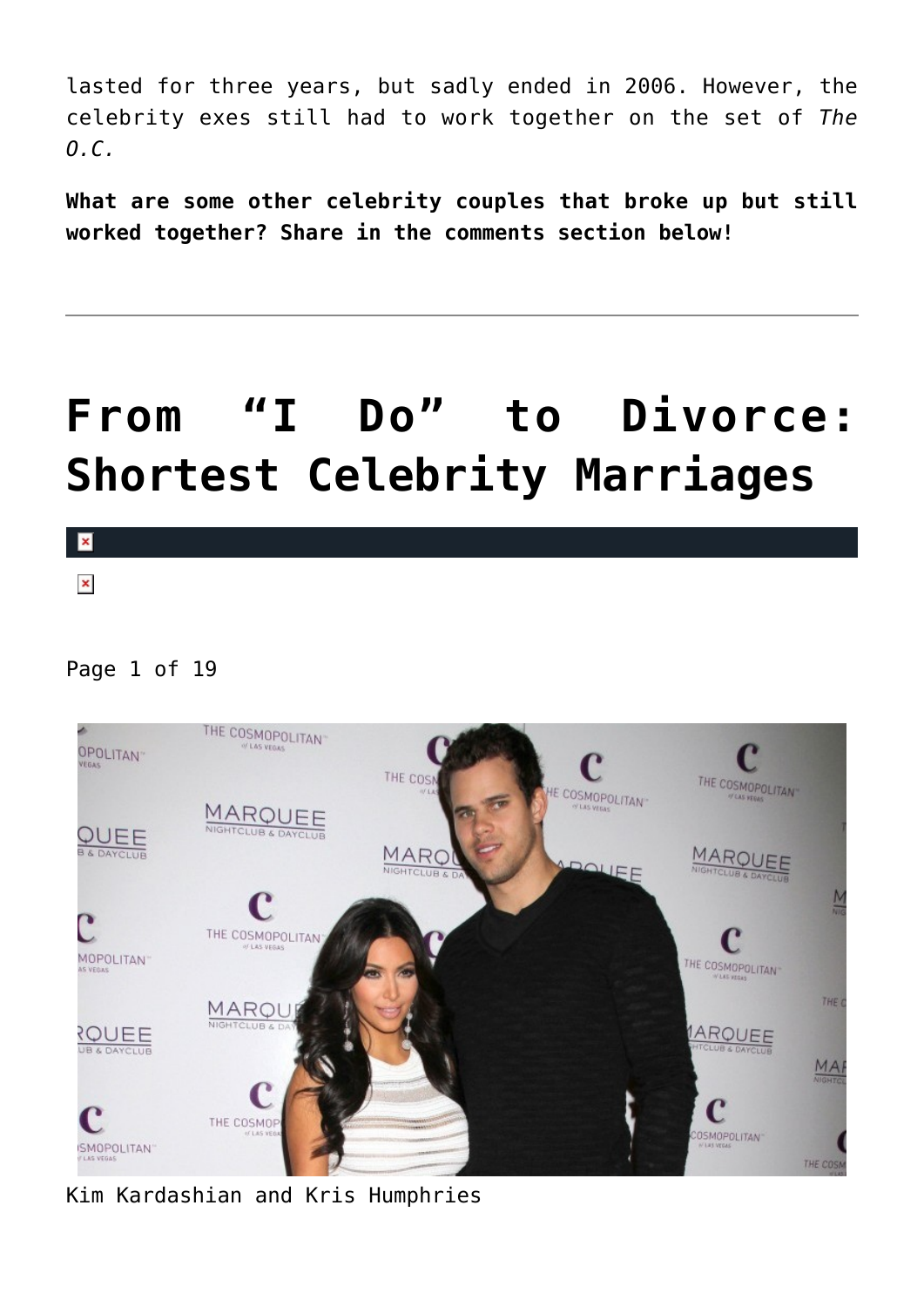This celebrity marriage only lasted 72 days before the famous couple announced their split. Photo: Fame Pictures

## **[Sophia Bush and Topher Grace](https://cupidspulse.com/35799/sophia-bush-denies-rumors-of-dating-topher-grace/) [are Just Friends](https://cupidspulse.com/35799/sophia-bush-denies-rumors-of-dating-topher-grace/)**

#### $\mathbf x$

 $\boxed{\times}$  Last Friday, Sophia Bush stepped out for coffee at West Hollywood's Coffee Commissary with Topher Grace, spurring a slew of dating rumors. However, the *One Tree Hill* actress confirms their relationship is strictly platonic, according to *[UsMagazine.com](http://www.usmagazine.com/celebrity-news/news/sophia-bush-im-not-dating-topher-grace-2012297)*. So, if Grace isn't going to be her leading man, many are wondering who will be. Bush has been single since splitting from Austin Nicholas, whom she dated for six years. Prior to that relationship, Bush was married to Chad Michal Murray in 2005 and dated James Lafferty in 2009.

**How do you keep rumors from circulating about your relationship?**

#### **Cupid's Advice:**

No matter how clear you think your actions might be or even whether you currently have a partner, people are going to find something to gossip about. Here are a few ways to limit their material:

**1. Speak up:** Being forthcoming leaves little room for misinterpretations. If you've been caught with someone who isn't your significant other, don't just saying "no comment." This will only cause people to come up with their own answers.